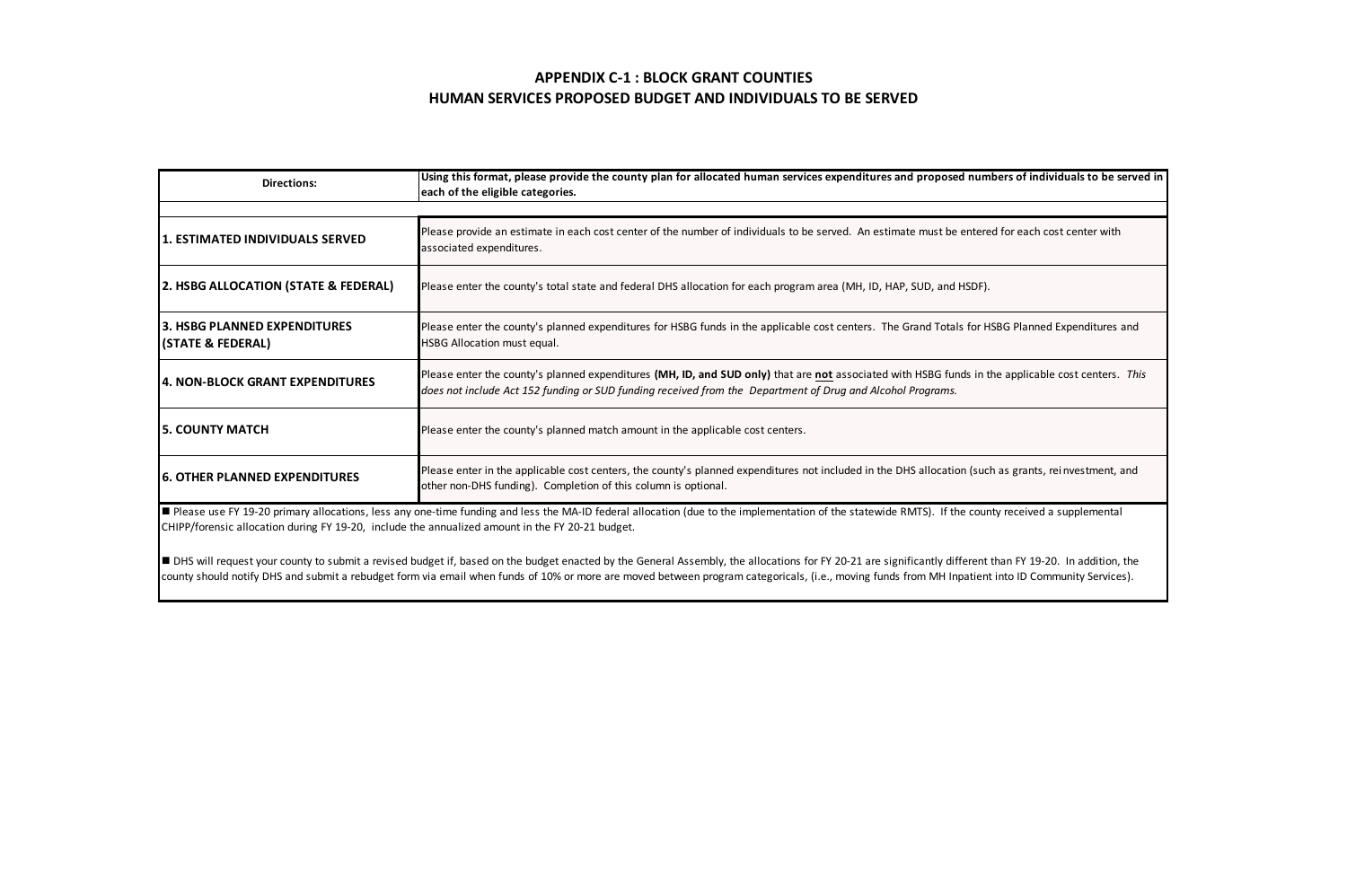| County: Centre                                  | 1.                                            | 2.                                          | 3.                                                              | 4.                                     | 5.             | 6.                                   |
|-------------------------------------------------|-----------------------------------------------|---------------------------------------------|-----------------------------------------------------------------|----------------------------------------|----------------|--------------------------------------|
|                                                 | <b>FSTIMATED</b><br><b>INDIVIDUALS SERVED</b> | <b>HSBG ALLOCATION</b><br>(STATE & FEDERAL) | <b>HSRG PLANNED</b><br><b>EXPENDITURES</b><br>(STATE & FEDERAL) | NON-BLOCK GRANT<br><b>EXPENDITURES</b> | COUNTY MATCH   | OTHER PLANNED<br><b>EXPENDITURES</b> |
| <b>MENTAL HEALTH SERVICES</b>                   |                                               |                                             |                                                                 |                                        |                |                                      |
| <b>ACT and CTT</b>                              |                                               |                                             | Ś                                                               |                                        |                |                                      |
| Administrative Management                       | 685                                           |                                             | 176.865<br>¢                                                    |                                        | 8.135<br>Ś     |                                      |
| Administrator's Office                          |                                               |                                             | 286,808                                                         |                                        | ¢<br>13.192    |                                      |
| <b>Adult Developmental Training</b>             |                                               |                                             |                                                                 |                                        |                |                                      |
| Children's Evidence-Based Practices             |                                               |                                             | $\overline{\phantom{a}}$                                        |                                        |                |                                      |
| Children's Psychosocial Rehabilitation          |                                               |                                             |                                                                 |                                        |                |                                      |
| <b>Community Employment</b>                     | $\mathbf{Q}$                                  |                                             | 14.340<br>$\hat{\varsigma}$                                     |                                        | 660<br>۹       |                                      |
| <b>Community Residential Services</b>           | 44                                            |                                             | 1,431,767                                                       |                                        | Ś<br>65.858    |                                      |
| <b>Community Services</b>                       | 16                                            |                                             | 79,828                                                          |                                        | ¢<br>3.672     |                                      |
| <b>Consumer-Driven Services</b>                 |                                               |                                             | Ś                                                               |                                        |                |                                      |
| <b>Emergency Services</b>                       | 536                                           |                                             | 71.702<br>۹                                                     |                                        | 3.298<br>۹     |                                      |
| <b>Facility Based Vocational Rehabilitation</b> | 11                                            |                                             | 94.646                                                          |                                        | Ś<br>4.354     |                                      |
| Family Based Mental Health Services             | $\overline{a}$                                |                                             | 21,511                                                          |                                        | 989            |                                      |
| <b>Family Support Services</b>                  | 10                                            |                                             | 15,296                                                          |                                        | \$<br>704      |                                      |
| <b>Housing Support Services</b>                 | 34                                            |                                             | 715,749<br>$\hat{\varsigma}$                                    |                                        | 28.127<br>Ś    |                                      |
| Mental Health Crisis Intervention               | 669                                           |                                             | 294,456<br>Ś                                                    |                                        | 13,544<br>Ś    |                                      |
| Other                                           |                                               |                                             |                                                                 |                                        |                |                                      |
| Outpatient                                      | 119                                           |                                             | 107,074                                                         |                                        | 4.925<br>Ś     |                                      |
| Partial Hospitalization                         |                                               |                                             | ٠                                                               |                                        |                |                                      |
| Peer Support Services                           | ۹                                             |                                             | Ś<br>2,868                                                      |                                        | \$<br>132      |                                      |
| Psychiatric Inpatient Hospitalization           |                                               |                                             | Ś                                                               |                                        |                |                                      |
| <b>Psychiatric Rehabilitation</b>               | 36                                            |                                             | 193,595<br>۹                                                    |                                        | Ś<br>8.905     |                                      |
| Social Rehabilitation Services                  |                                               |                                             |                                                                 |                                        |                |                                      |
| <b>Targeted Case Management</b>                 | 372                                           |                                             | 549,714                                                         |                                        | Ś<br>47.713    |                                      |
| Transitional and Community Integration          |                                               |                                             | $\hat{\varsigma}$                                               |                                        |                |                                      |
| TOTAL MENTAL HEALTH SERVICES                    | $2,554$ \$                                    | $4.151.962$ S                               | 4,056,219 \$                                                    |                                        | 204,208 S<br>Ś |                                      |

*INTELLECTUAL DISABILITIES SERVICES*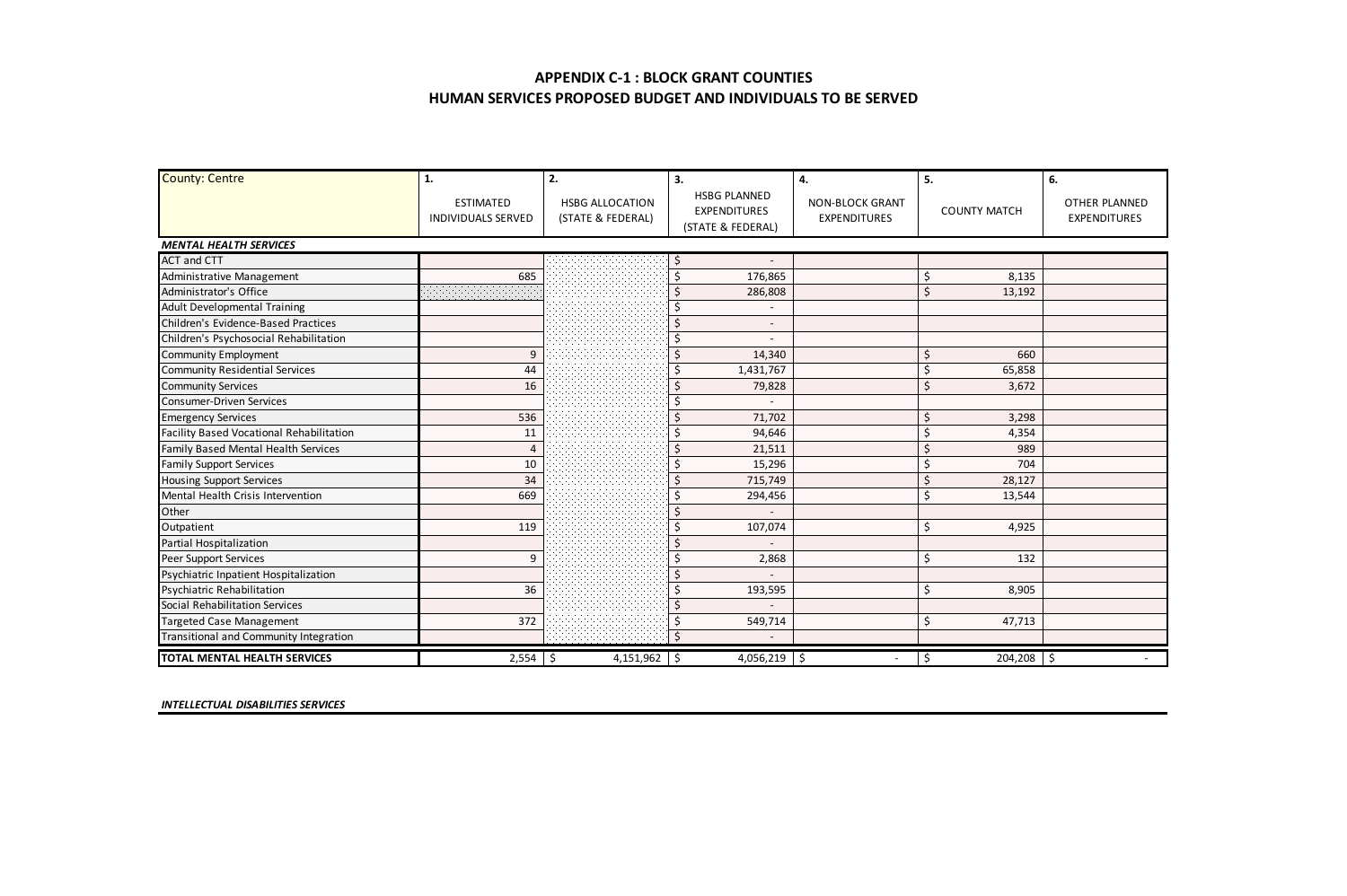| <b>County: Centre</b>                    | <b>ESTIMATED</b><br>INDIVIDUALS SERVED | <b>HSBG ALLOCATION</b><br>(STATE & FEDERAL) | <b>HSBG PLANNED</b><br><b>EXPENDITURES</b><br>(STATE & FEDERAL) | NON-BLOCK GRANT<br><b>EXPENDITURES</b> | <b>COUNTY MATCH</b> | OTHER PLANNED<br><b>EXPENDITURES</b> |
|------------------------------------------|----------------------------------------|---------------------------------------------|-----------------------------------------------------------------|----------------------------------------|---------------------|--------------------------------------|
| Administrator's Office                   |                                        |                                             | 324.838                                                         |                                        | 14.942              |                                      |
| Case Management                          | 30                                     |                                             | 248.567                                                         |                                        | 11.433              |                                      |
| Community-Based Services                 | 48                                     |                                             | 256.693                                                         |                                        | 11.807              |                                      |
| <b>Community Residential Services</b>    |                                        |                                             | 7.648                                                           |                                        | 352                 |                                      |
| Other                                    |                                        | .                                           |                                                                 |                                        |                     |                                      |
| TOTAL INTELLECTUAL DISABILITIES SERVICES | 79                                     | 909.203                                     | 837,746                                                         |                                        | 38.534              |                                      |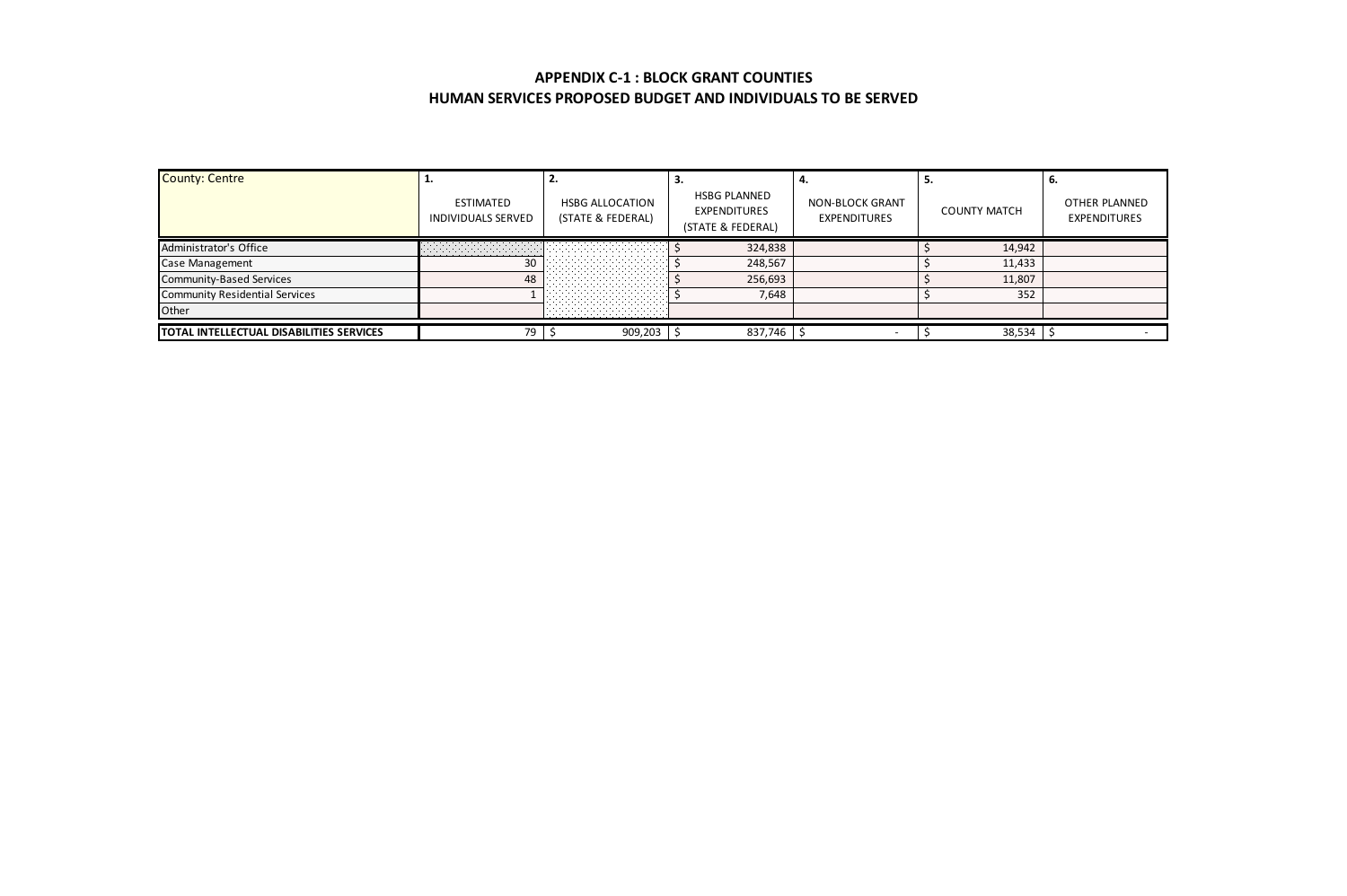| <b>County: Centre</b>                  | ESTIMATED<br>INDIVIDUALS SERVED | <b>HSBG ALLOCATION</b><br>(STATE & FEDERAL) | <b>HSBG PLANNED</b><br><b>EXPENDITURES</b><br>(STATE & FEDERAL) | NON-BLOCK GRANT<br><b>EXPENDITURES</b> | <b>COUNTY MATCH</b> | ъ.<br>OTHER PLANNED<br><b>EXPENDITURES</b> |
|----------------------------------------|---------------------------------|---------------------------------------------|-----------------------------------------------------------------|----------------------------------------|---------------------|--------------------------------------------|
| HOMELESS ASSISTANCE SERVICES           |                                 |                                             |                                                                 |                                        |                     |                                            |
| <b>Bridge Housing</b>                  |                                 |                                             | 133.469                                                         |                                        | 6.153               |                                            |
| Case Management                        | 564                             |                                             | 61.059                                                          |                                        | 2.815               |                                            |
| Rental Assistance                      | 354                             |                                             | 142.822                                                         |                                        | 6,584               |                                            |
| <b>Emergency Shelter</b>               |                                 |                                             |                                                                 |                                        |                     |                                            |
| Innovative Supportive Housing Services | 150                             |                                             | 55.00                                                           |                                        | 2.536               |                                            |
| Administration                         |                                 |                                             | 35.348                                                          |                                        | 1.629               |                                            |
| TOTAL HOMELESS ASSISTANCE SERVICES     | 1.092                           | 353,498 \$                                  | 427.698                                                         |                                        | 19.717              |                                            |

#### *SUBSTANCE USE DISORDER SERVICES*

| Case/Care Management                  | 35  |                      | 67,977  | 3,134  |  |
|---------------------------------------|-----|----------------------|---------|--------|--|
| Inpatient Hospital                    |     | $\sim$ $\sim$ $\sim$ |         |        |  |
| Inpatient Non-Hospital                | 4٩  |                      | 53.131  | 2.450  |  |
| Medication Assisted Therapy           |     |                      |         |        |  |
| Other Intervention                    |     |                      |         |        |  |
| Outpatient/Intensive Outpatient       |     |                      | 45.966  | 2.119  |  |
| Partial Hospitalization               |     |                      |         |        |  |
| Prevention                            | 84  |                      | 47.193  | 2.176  |  |
| Recovery Support Services             | 50  |                      | 14.339  | 661    |  |
| Administration                        |     |                      | 32.150  | 1.482  |  |
| TOTAL SUBSTANCE USE DISORDER SERVICES | 287 | 260,756 S            | 260.756 | 12.022 |  |

#### *HUMAN SERVICES DEVELOPMENT FUND*

| <b>Adult Services</b>              | οU  | .<br>. 1<br>. 1<br>.    | . 1<br>.<br>. 1<br>.                        | 2.698 |  |
|------------------------------------|-----|-------------------------|---------------------------------------------|-------|--|
| <b>Aging Services</b>              |     | .<br>.<br>.<br>.<br>.   | .<br>.<br>.<br>.<br>.                       |       |  |
| <b>Children and Youth Services</b> |     | .<br>.<br>.<br>.        | .<br>.<br>.<br>.                            |       |  |
| <b>Generic Services</b>            |     | .<br>. 1<br>. 1<br>.    | .<br>to ooo kuuluumista maanda ka<br>.<br>. | 3.227 |  |
| <b>Specialized Services</b>        | 286 | .<br>. 11 .<br>. 1<br>. | .<br>. 1<br>.<br>. 1<br>.                   | 1,870 |  |